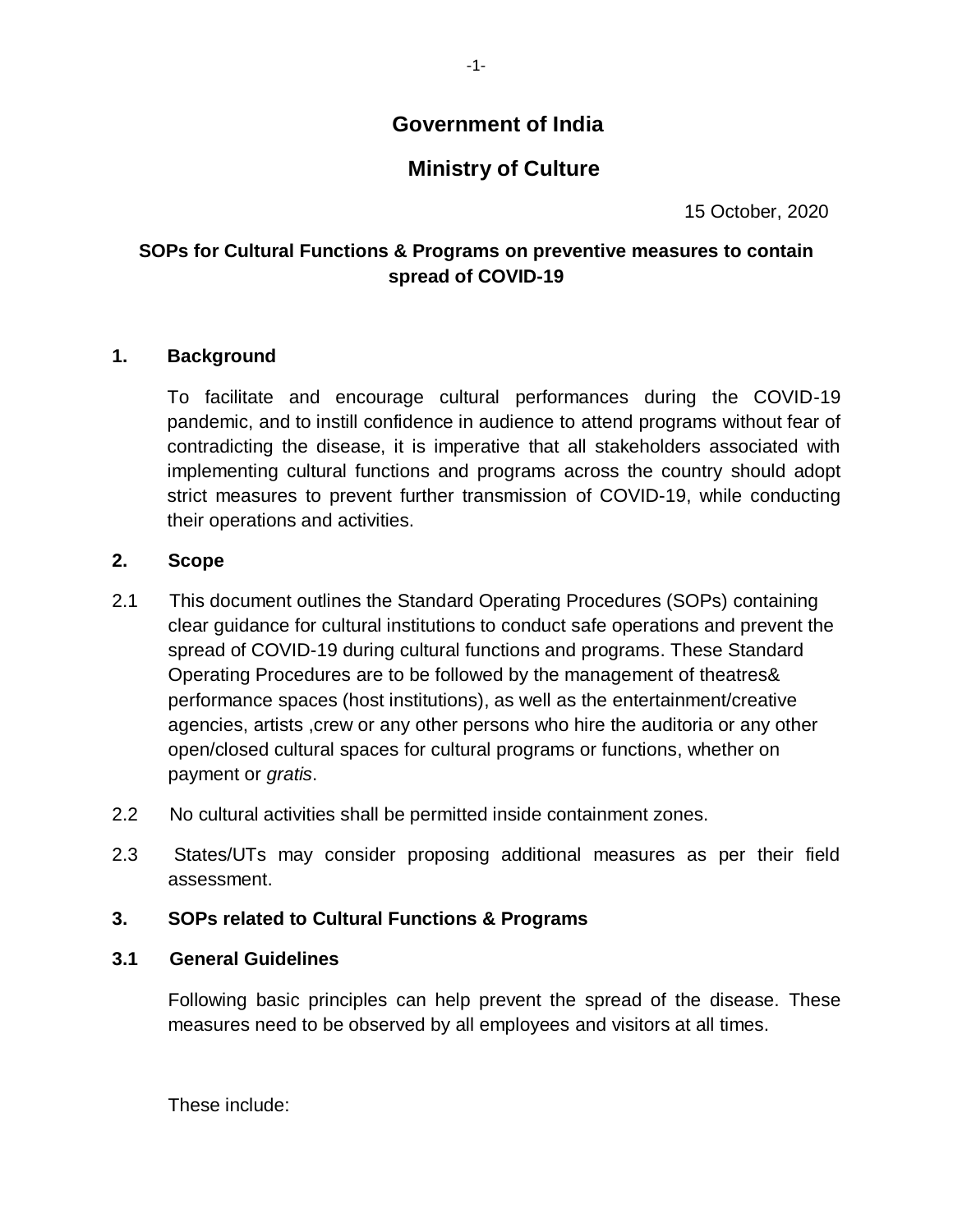- i. Adequate physical distancing of at least 6 feet to be followed at all times.
- ii. Use of face covers/masks to be made mandatory at all times.
- iii. Sanitization of venue before and after the event.
- iv. Availability of hand sanitizers, preferably in the touch-free mode, at entry and exit points as well as common areas within the premises.
- v. Adequate dustbins must be provided at key points, with specially marked dustbins for proper disposal of masks, gloves or other equipment, especially those used by cleaning staff.
- vi. Respiratory etiquettes to be strictly followed. This involves strict practice of covering one's mouth and nose while coughing/sneezing with a tissue/handkerchief/flexed elbow and disposing off used tissues properly.
- vii. Self-monitoring of health by all and reporting any illness at the earliest to state and district helpline.
- viii. Spitting shall be strictly prohibited.
- ix. Installation & use of *Aarogya Setu* App shall be advised to all visitors /staff/artists/crew and others having compatible mobile phones.
- x. In case of a suspect or confirmed case in the premises :

a. Place the ill person in a room or area where they are isolated from others.

b. Provide a mask/face cover till such time he/she is examined by a doctor.

c. Immediately inform the nearest medical facility (hospital/clinic) or call the state or district helpline.

d. A risk assessment will be undertaken by the designated public health authority (district RRT/treating physician) and accordingly further action be initiated regarding management of case, his/her contacts and need for disinfection.

e. Thorough disinfection of the premises to be taken up if the person is found positive.

#### **3.2 Guidelines for Staff Members**

- i. Use of face covers/masks is essential for all staff members and adequate stock of such face covers should be made available by host institution. Staff must be trained to properly cover their noses and mouths at all times.
- ii. All staff members who are at higher risk, i.e., older employees, pregnant women, staff having any underlying medical conditions, to take extra precautions. They should not be exposed to any front-line work requiring direct contact with the public.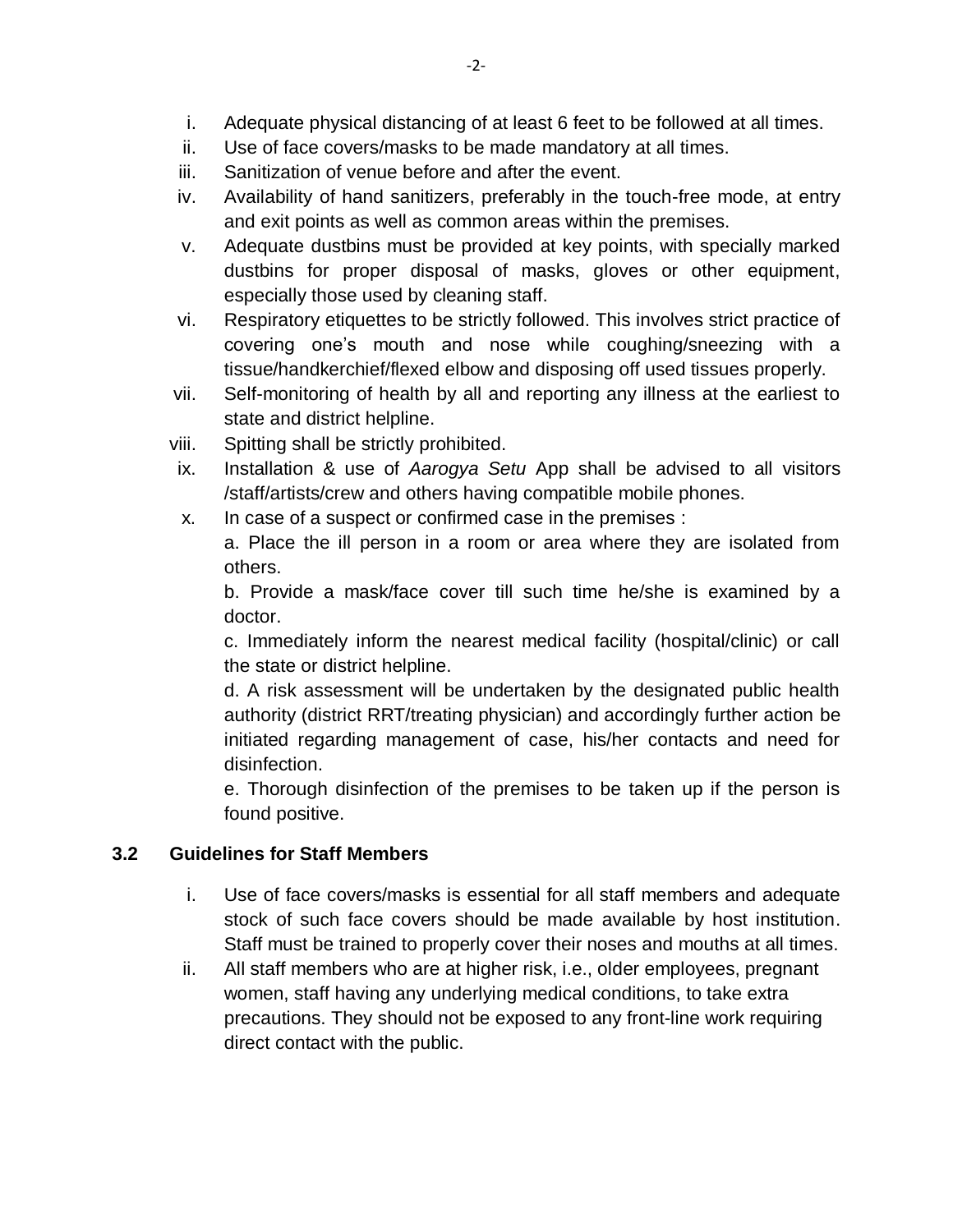iii. Communication and training of staff to understand basic details of COVID-19 including symptoms, complications, prevention of transmission shall be carried out on a regular basis.

## **3.3 Guidelines for Artists & Crew (event specific)**

- i. It is advisable for all external artists and crew members, including those engaged in providing lighting, sound, make-up, costume etc. to present a valid COVID negative test result to relevant authorities at the host institution. The test should have been conducted within 7 days prior to the event. Management/creative agency may provide a mobile testing unit at the venue if feasible.
- ii. It is advised to keep use of props to the minimal and avoid procurement of any new equipment than already designated in the premises.
- iii. Production houses must ensure that minimum crew visits the premises.
- iv. It is advisable that trials and fittings related to costumes to be done at artist's residence. Nuances such as look test may be shared over video.
- v. Artists should wear masks at all times other than during actual performances and rehearsals.
- vi. Troupe Leaders/Crew Managers will ensure strict adherence to all COVID guidelines by Troupe Members during their transit and stay.

## **3.4 Guidelines for Green Rooms**

- i. Green rooms to be kept uncluttered.
- ii. All artists shall be encouraged to prepare at least part of their get up (costume, hair style, make-up etc.) at their residence to ensure that minimal support is required in green rooms.
- iii. It is advised to maintain adequate physical distancing while using green rooms for costume changes and make-up.
- iv. Artists/staff present in the green room must ensure that interaction with each other is kept to minimal in order to avoid any exchange of breath.
- v. All green rooms must be thoroughly sanitized before after each usage.
- vi. Adequate stock of sanitizers must be provided in green rooms by management.
- vii. Toilets for artists must be thoroughly cleaned and sanitized by the management at regular intervals throughout the day.

## **3.5 Guidelines for Stage**

i. Adequate physical distancing is advisable on stage to the extent possible, especially during longer acts/musical/dance and other cultural performances.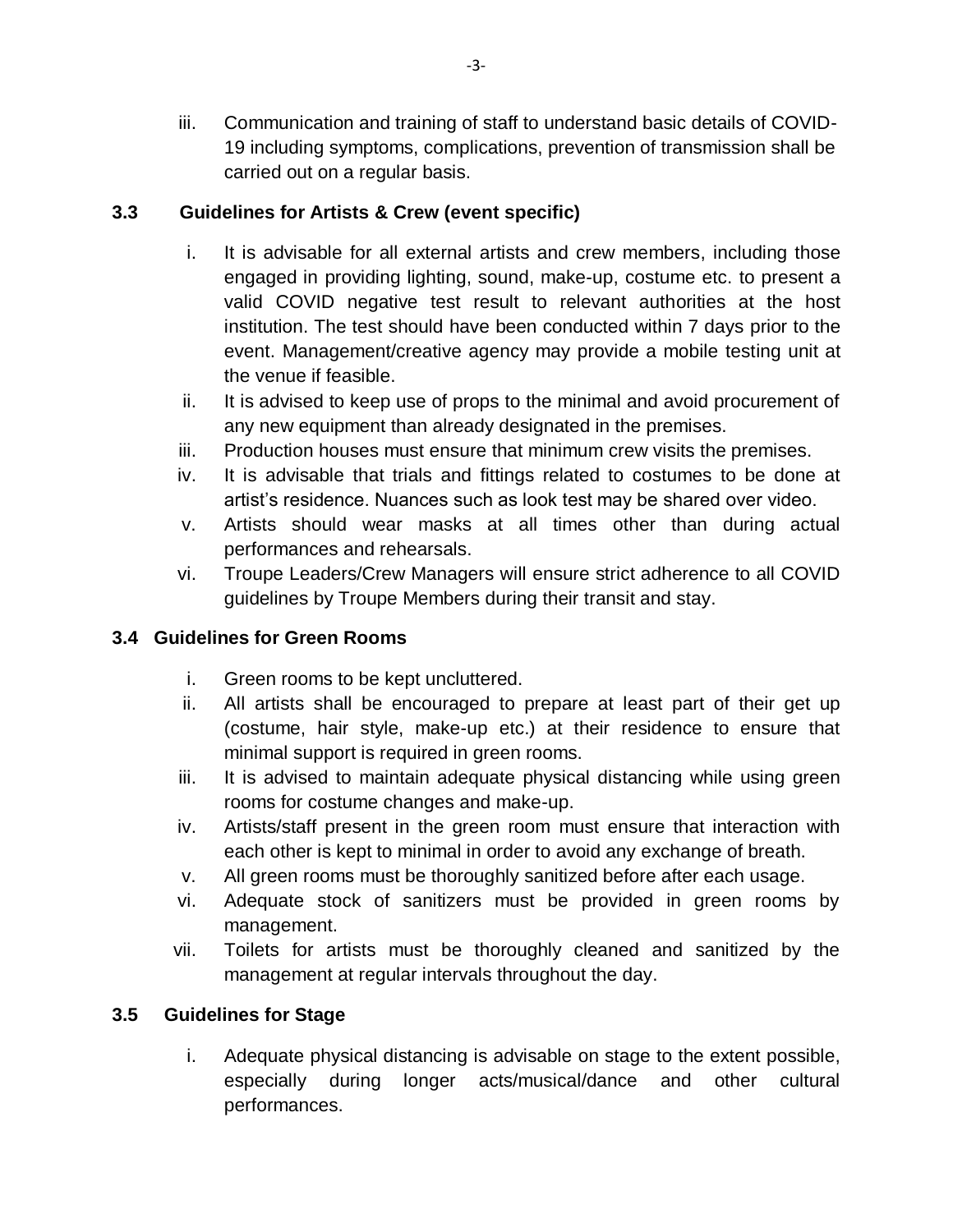- ii. Stage must be thoroughly sanitized before and after each usage.
- iii. Sets and properties in theatrical productions may be kept to minimum with few changes, to avoid movement and crowding on stage.
- iv. Artists must ensure sanitization of their own equipment such as musical instruments before entering the venue and also before the performances. Management must provide support for sanitization at venue.

## **3.6 Guidelines for Entry and Exit Points**

- i. Strictly no entry without mask. Visitors, patrons& audience members must wear proper masks covering the nose and mouth at all times. Management should identify and check any visitors who flout this basic rule and in case of non-cooperation, they should ask the visitor /patron/audience member to leave the venue.
- ii. Thermal screening of all visitors/staff must be carried out at all entry points. Only asymptomatic individuals shall be allowed to enter the premises.
- iii. Provisions for hand sanitization must be made available at all entry points and in work areas.
- iv. Designated queue markers shall be made available for entry and exit of the audience from the auditorium and the premises.
- v. Audience should be made to exit in a staggered row-wise manner to avoid crowding at any point.

## **3.7 Guidelines for Providing Food and Beverages**

- i. All artists and staff should be encouraged to carry food from home if possible, and to maintain physical distancing at eating points/cafeteria.
- ii. Packaged food may be provided to crew and artists who require meals.
- iii. Tables in cafeteria should not be crowded; adequate distance to be maintained between seats.
- iv. Use of disposable cutlery and crockery to be encouraged.
- v. Water dispenser, if any, should be used in such a manner as to avoid littering. Use of recyclable bottles should be encouraged.
- vi. Refreshments should be distributed by dedicated personnel in a planned manner in designated areas only, including in open-air venues, to avoid any interaction among the crowd.
- vii. Littering must not take place and should be strictly monitored.
- viii. No food and drink should be permitted inside the auditorium.

## **3.8 Guidelines for Bookings and Payments**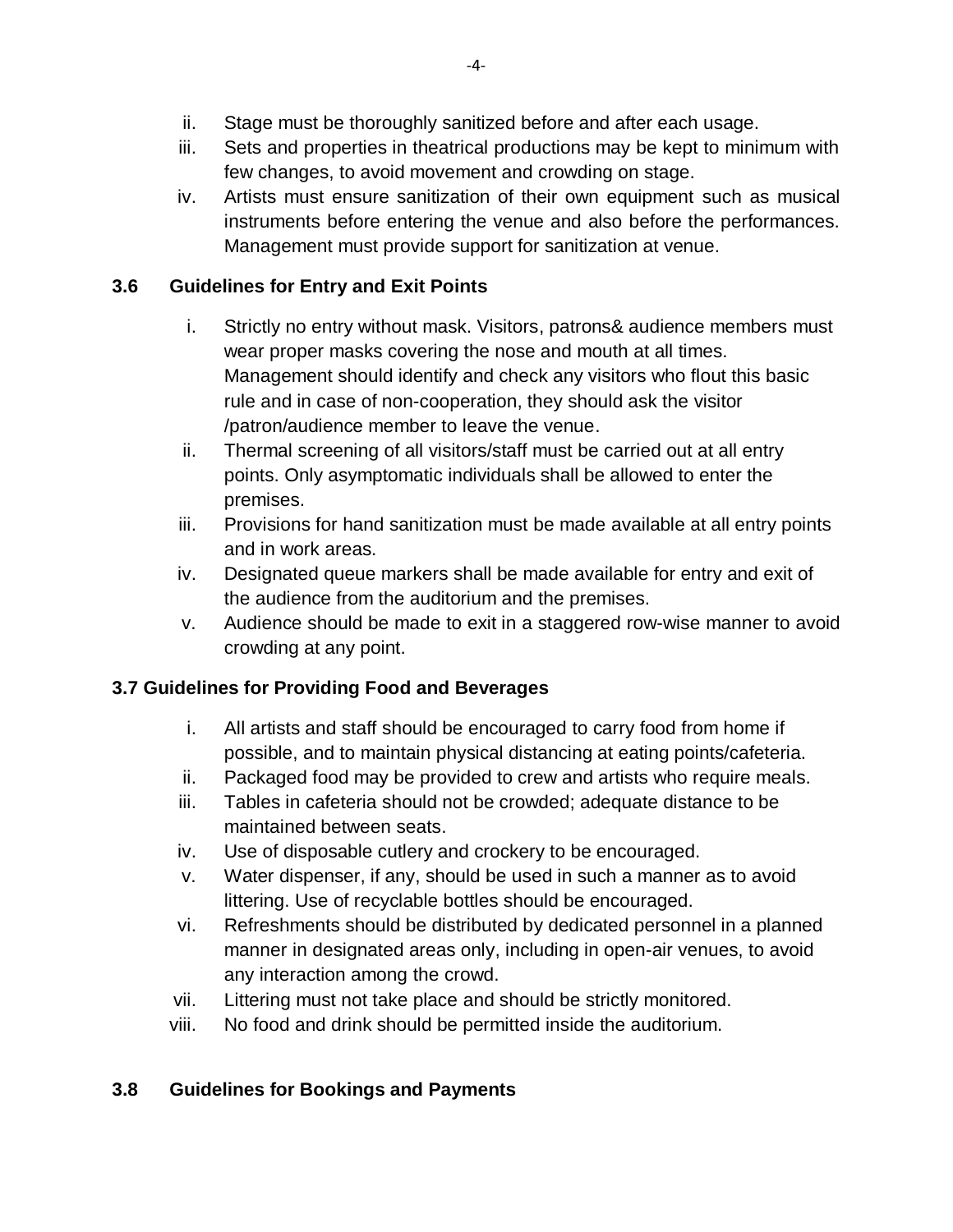- i. Digital no-contact transactions shall be the preferred mode for issue/verification/payments for tickets. All cultural institutions are encouraged to open purchase of tickets online for their events.
- ii. Contact details of all customers should be taken at the time of booking of tickets, to facilitate contact tracing.
- iii. The purchase of tickets at the box office should be open throughout the day and advance booking shall be allowed to avoid crowding at the sale counters.
- iv. Floor markers shall be used for physical distancing during queue management at the box office.
- v. Sale of tickets at box office/venue to be kept to bare minimum, to avoid human interaction.

#### **3.9 Guidelines for Seating Arrangements**

- i. The occupancy of auditoriums/closed performance spaces shall not be more than 50% of total seating capacity, subject to a ceiling of 200 persons.
- ii. Seating arrangement inside the auditorium/closed performance spaces to be made in such a way that adequate physical distancing is maintained. A model seating arrangement is attached at Annexure 1.
- iii. Seats that are "Not to be occupied" shall be marked as such during booking (for both online booking and box office sale of tickets).
- iv. The "Not to be occupied" seats inside auditoriums/performance spaces should either be taped or marked with fluorescent markers to prevent people from occupying these seats, so as to ensure adequate physical distancing at all times.
- v. In open spaces, adequate spacing of at least 6 feet should be maintained between two seats in same row, and between 2 rows. Large crowds should be avoided.

#### **3.10 Guidelines for Crowd Management at Common Areas**

- i. Proper crowd management in the parking lots and outside the premiseduly following physical distancing norms - shall be ensured.
- ii. Number of people in the elevators shall be restricted, with physical distancing norms being observed.
- iii. Crowding in the common areas such as lobbies and washrooms must be avoided at all times, especially during the intermission. Audience may be encouraged to avoid movement during the intermission. Longer intermissions may be used to allow audience seated in different rows of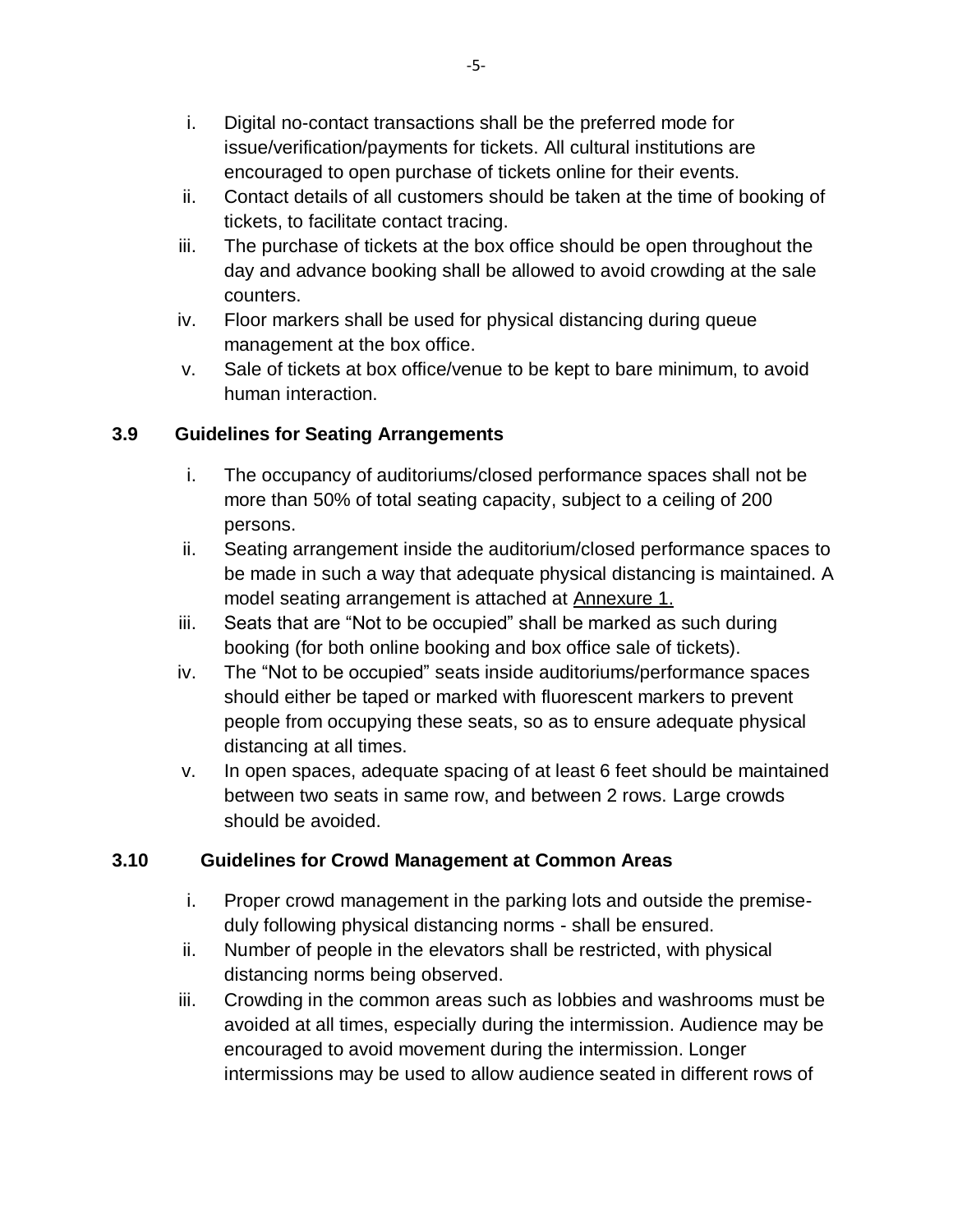the auditorium to move in a staggered manner. Announcements should be made to ensure audience obeys the request for not crowding facilities.

#### **3.11 Guidelines for Performance Timings**

- i. Staggered timings for performances shall be followed to avoid crowding at the venue.
- ii. The commencement time of a performance, intermission period and finish time at any auditorium shall not overlap with the commencement time, intermission period or finish time of another performance at any other auditorium in the same venue.

## **3.12 Guidelines for inauguration & completion of program/event**

- i. Felicitation of artists whether at the beginning or towards the end of program may be avoided as it may lead to non-adherence of social distancing norms.
- ii. Audience should not be permitted to come close to artists for greeting/ congratulating them/taking pictures etc. at any time during, before, or after the program, as it will be against social distancing norms.

## **3.13 Guidelines for Sanitization of Venues**

- i. Frequent sanitization of the entire premises, common facilities, and all points which come into human contact, e.g. handles, railings, etc. shall be ensured.
- ii. The auditorium/performance space shall be sanitized after every screening.
- iii. Seats should be disinfected immediately before and after every show.
- iv. Regular cleaning and disinfection of the box office, food and beverage areas, employee and staff lockers, toilets, public areas, and back office areas shall be ensured, including before and after every show.
- v. Measures for the safety of sanitization staff such as adequate provisions for rational use of gloves, boots, masks, PPE, etc. shall be undertaken.
- vi. Disinfection of the premises to be taken up if any person is found positive.

## **3.14 Guidelines for Public Awareness**

i. Dos and Don'ts shall be communicated at prominent access points: Online sale points, digital tickets, public areas like lobbies, washrooms, etc.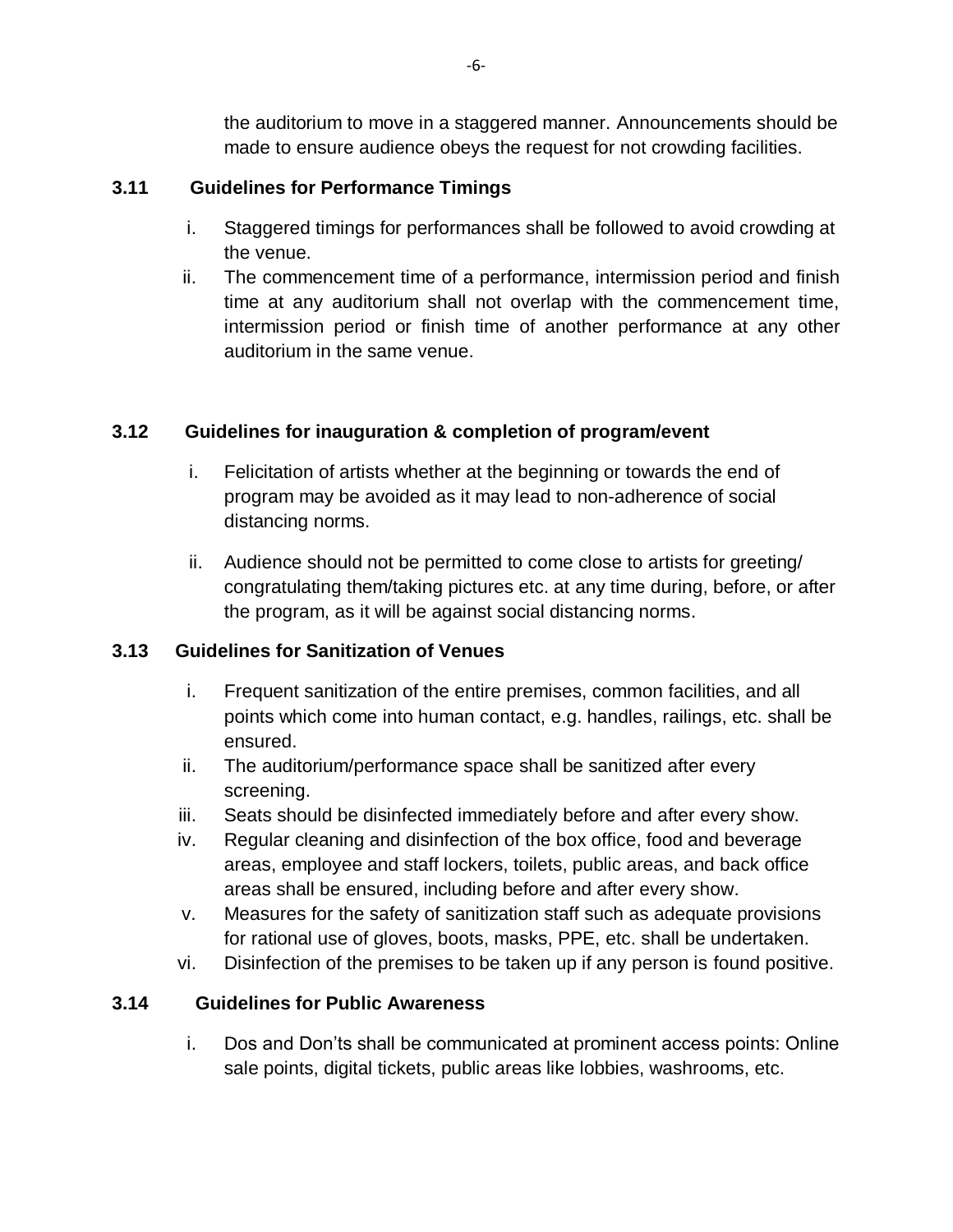- ii. Public Service Announcements on wearing mask, observing physical distancing and maintaining hand hygiene as well as specific announcements on the precautions and measures to be followed within and outside the premises shall be made before the program, during intermission and at the end of the program.
- iii. Provisions must be made for display of Posters/standees/AV media on preventive measures about COVID-19 prominently outside and inside of the venues.

## **3.15 Guidelines for Air-Conditioning/Cooling**

For air-conditioning/ventilation, the guidelines of CPWD shall be followed which, inter alia, emphasizes the following:

- i. Temperature Setting of all air conditioning devices should be in the range of 24-30°C.
- ii. Relative humidity should be in the range of 40-70%.
- iii. Re-circulation of air to be avoided to the extent possible.
- iv. Intake of fresh air should be as much as possible.
- v. Cross ventilation should be adequate.

#### **3.16 Anti-stigma Behaviour**

COVID-19 related stigmatization or unruly behaviour should be dealt with strictly by coordination between the auditorium manager(s) and the local authorities.

**4.** The National Directives for COVID-19 Management and the relevant guidelines issued by the Ministry of Home Affairs, Ministry of Health & Family Welfare, State/UT Governments, etc. shall be strictly complied with during all activities and operations.

**5.** These guidelines shall come into effect immediately, and shall continue to be in effect until further orders.

\*\*\*\*\*